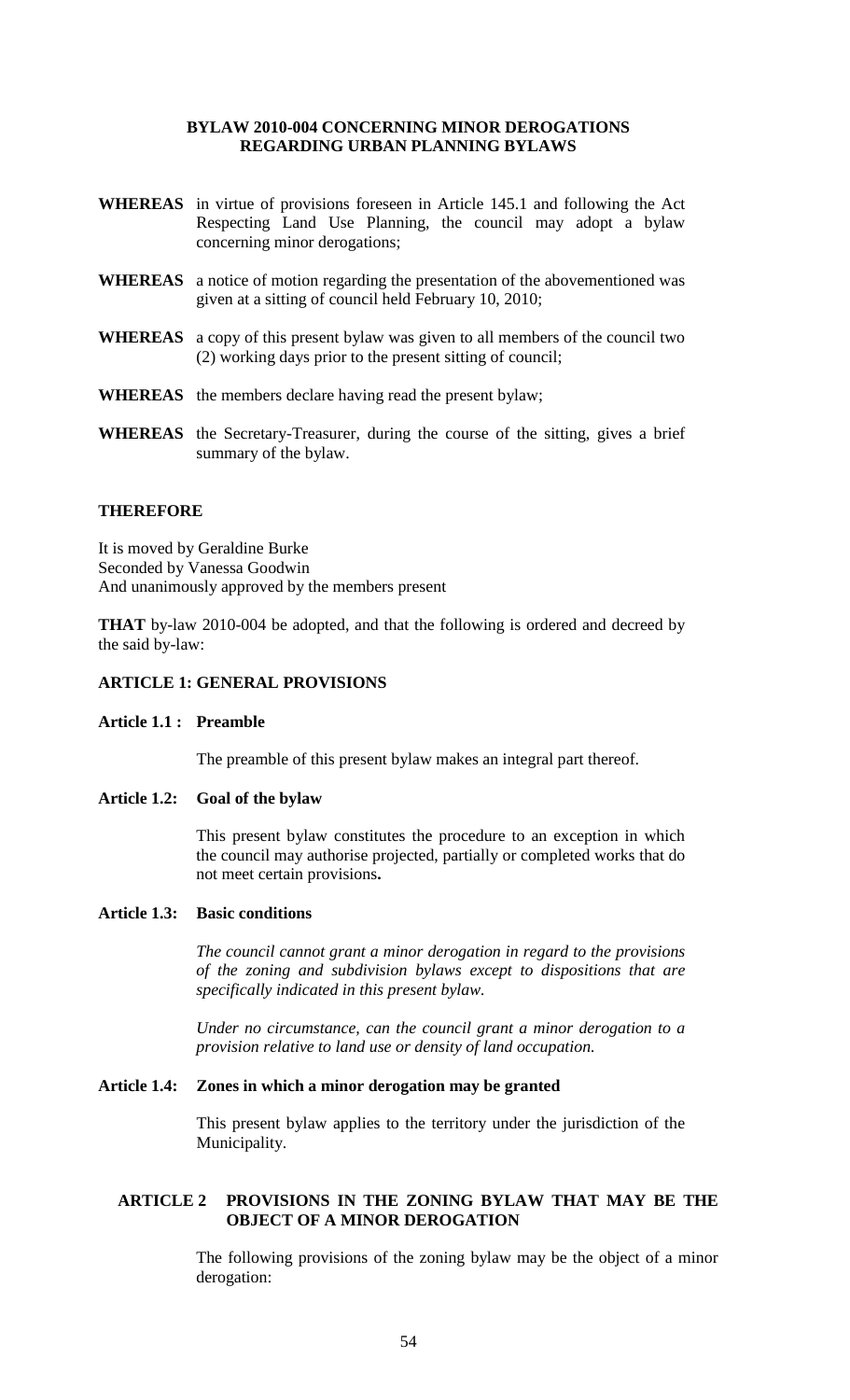- Maximum area of an occupation lot;
- Minimum area of a main or secondary building;
- Maximum area of a main or secondary building;
- Limit of the side line;
- Limit of the front line;
- Limit of the back line:
- Maximum height of a main or secondary building;
- Regulations for the implantation of a secondary building;
- Construction or works permitted in a yard;
- Exterior improvements;
- Area permitted for professional use as a secondary activity in a domestic setting
- Dimension and regulations for the implantation of a sign;
- Number of required parking spaces per lot*;*
- Dispositions relative to sectors identified as erosion zones;
- Extension of a construction or exceptional usage.

# **ARTICLE 3 PROVISION IN THE SUBDIVISION BYLAW THAT MAY BE THE OJBECT OF A MINOR DEROGATION**

The following provision of the subdivision bylaw may be the object of a minor derogation:

- Minimum width of a road;
- Area and dimensions of a lot.

# **ARTICLE 4 REQUIRED PROCEDURES**

### **Article 4.1 Request addressed to the designated municipal officer**

An owner of an immovable or the applicant of a permit or certificate for this immovable, which the construction, the change of vocation or subdivision project does not meet the regulations outlined in the dispositions of the zoning or subdivision bylaws currently in force in the Municipality and outlined in Articles 2 and 3 of this present bylaw and who wishes to obtain an authorization certificatefor a minor derogation, must submit a written request to the designated municipal officer on a form designated to this effect.

# **Article 4.2 Fees**

The request must be accompanied with the payment in the amount of fifty dollars (\$50.00) required to study the file. Also, the applicant must pay, prior to publication, all fees relative to the public notice foreseen in Article 4.6.

# **Article 4.3 Verification of the request**

Once a verification of the content of the request is carried out by the designated municipal officer, the applicant must supply any additional information required by the officer.

# **Article 4.4 Request referred to the Urban Advisory Committee (C.C.U.E.)**

As soon as the request is duly completed and all fees have been paid, the designated municipal officer transmits the request to the Urban Advisory Committee and suspends, as the case may be, all other requests for permits and certificates related to the same project. The designated municipal officer also transmits all documents relevant to the request to the Urban Advisory Committee.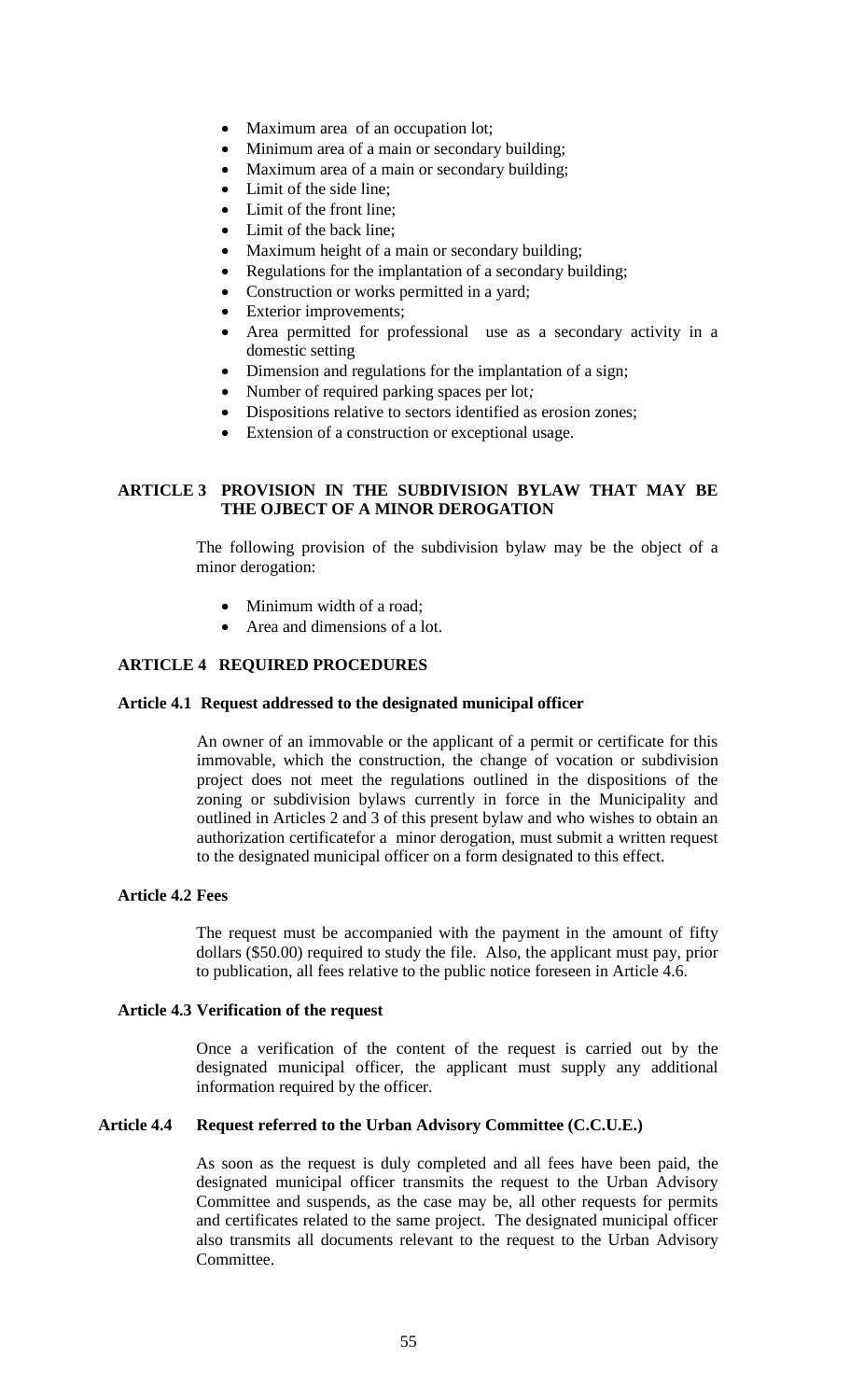#### **Article 4.5 Study of the request by the Urban Advisory Committee**

The Urban Advisory Committee studies the request and may ask the designated municipal officer or the applicant for any additional information necessary to complete the study. They may also visit the immovable that is the object of the request for a minor derogation. The Committee, once the study is completed, may make any useful recommendation regarding his project and recommend that the council simply reject or accept the request.

### **Article 4.6 Public Notice**

Following the study of the request by the Urban Advisory Committee, the director-General must publish, at the cost of the applicant, a public notice in a newspaper distributed within the territory of the Municipality, or at the designated areas as the case may be, indicating the nature of the derogation requested as well as the date, time and place of the sitting at which time the council must make a decision regarding the request. This notice must include the designation of the concerned immovable by using the road and the civic number or, if necessary, the lot number, and mention that all interested persons may voice their opinion to the members of council in regard to this request.

# **Article 4.7 Report from the Director-General**

At the sitting indicated in the public notice, the director-general must report on any objections that have been made to him/her and, as the case may be, indicate the number of objections and their content.

### **Article 4.8 Decision of council**

After being made aware of the decision of the Urban Advisory Committee and the report from the director-general, the council, by resolution, may accept the request if it feels that the requirements of this present bylaw have been met or refuse if the contrary.

# **Article 4.9 Copy of the resolution**

A copy of the resolution by which the council renders its decision must be transmitted to the person that requested the minor derogation.

# **Article 4.10 Register of minor derogations**

The request for minor derogations and the resolution of council are inscribed in a register set up to this effect.

# **Article 4.11 Issuing of the certificate**

In spite of articles 120, 121 and 122 of the Act Respecting Land Use Planning, upon presentation of a copy of the resolution granting the minor derogation, the designated municipal officer shall issue, besides the required permit or certificate, as the case may be, a certificate authorizing the minor derogation.

# **Article 4.12 Permit request considered conform**